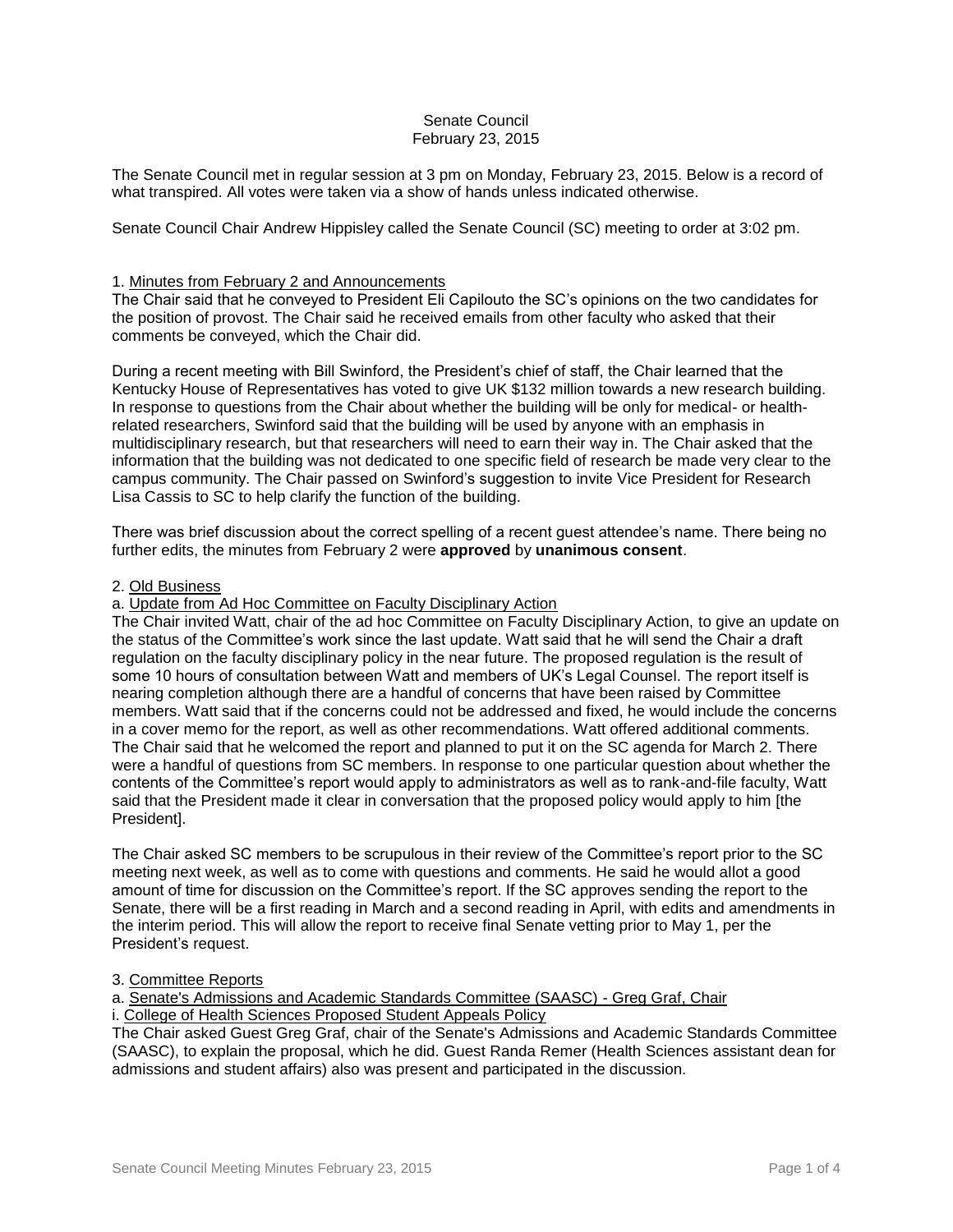There were a number of questions from SC members. Although SC members largely understood the impetus for the proposal, there were some major concerns, which are summarized below.

- As written, students may not understand that the proposed policy is merely a documentation of internal college procedures. Students could think that the Health Sciences (HS) policy supersedes the University-wide appeals process, which is outlined in the *Senate Rules* (*SR*).
- Currently, the *SR* presumes that any appeals processes that are separate from the processes outlined in the *SR* are those in colleges that have an academic honor code, but HS does not have an honor code. If the HS appeals policy were to be approved, it would require a change to the *SR*, too. Another option would be for HS to create an honor code, which would then allow a college-level appeals process.
- As written, the policy facilitates a student's ability to appeal all the way to the University Appeals Board (UAB), but there is no similar process for a faculty member who wants to uphold a penalty.
- If the appeals language is not clear on the appeals process, or if it conflicts with other, related University-wide rules, a student may have grounds to claim violations of their due process.
- The proposal needs to be edited to be clear that a faculty member is not obligated to change a student's grade based on colleagues' comments or a committee's determination – only the instructor of record and the UAB can change a grade and a faculty member's autonomy should not be undermined.

The Chair said that the **motion** from the Senate's Admissions and Academic Standards Committee (SAASC) was that the SC recommends Senate approval of the proposed new College of Health Sciences Student Appeals Policy. Because the motion came from committee, no **second** was required.

Porter **moved** to table the proposal and Christ **seconded**. Both Porter and Christ **accepted** Grossman's **friendly amendment** to have the proposal tabled until the Senate's Rules and Elections Committee (SREC) can review and comment upon the proposal. McCormick asked that the review and comments take the form of assisting HS to move forward, not merely a "yes" or "no" response from the SREC.

In response to a comment from Grossman, Remer explained that it was unlikely that HS faculty would want to create an honor code.

A **vote** was taken and the motion **passed** with none opposed.

## 4. Proposed Change to PhD Music

The Chair briefly explained the path that a program change proposal takes, from the department level to the time when Senate approves a program change on a 10-day web transmittal. He noted that when a transmittal is posted, it is done so on behalf of SC. Therefore, because some concerns were raised regarding a particular program proposal, he was presenting it to SC to determine if it should be placed on a 10-day web transmittal. The Chair explained that the proposed change to the PhD in Music Education involved a few changes, the major one being the creation of a new specialization in Music Therapy. He drew SC members' attention to pertinent sections of the proposal in which it is clearly stated that funding is not available for a faculty member to teach in the Music Therapy specialization. Furthermore, the proposal quotes the program's own accreditation language that requires an additional faculty member to offer the Music Therapy specialization courses. The Chair asked SC members for their thoughts on the proposal. There were a number of questions from SC members and lengthy discussion.

Christ **moved** to return the proposal to the Educational Policy and Curriculum Committee in the College of Fine Arts for revisions so that the only changes included are those that can be currently resourced by the College of Fine Arts. Bailey **seconded**. SC members discussed the motion. Concerns were raised about what could happen if the new track was approved and students attempted to enroll, only to find out the track was not actually offered. Those SC members offering comments were supportive of the motion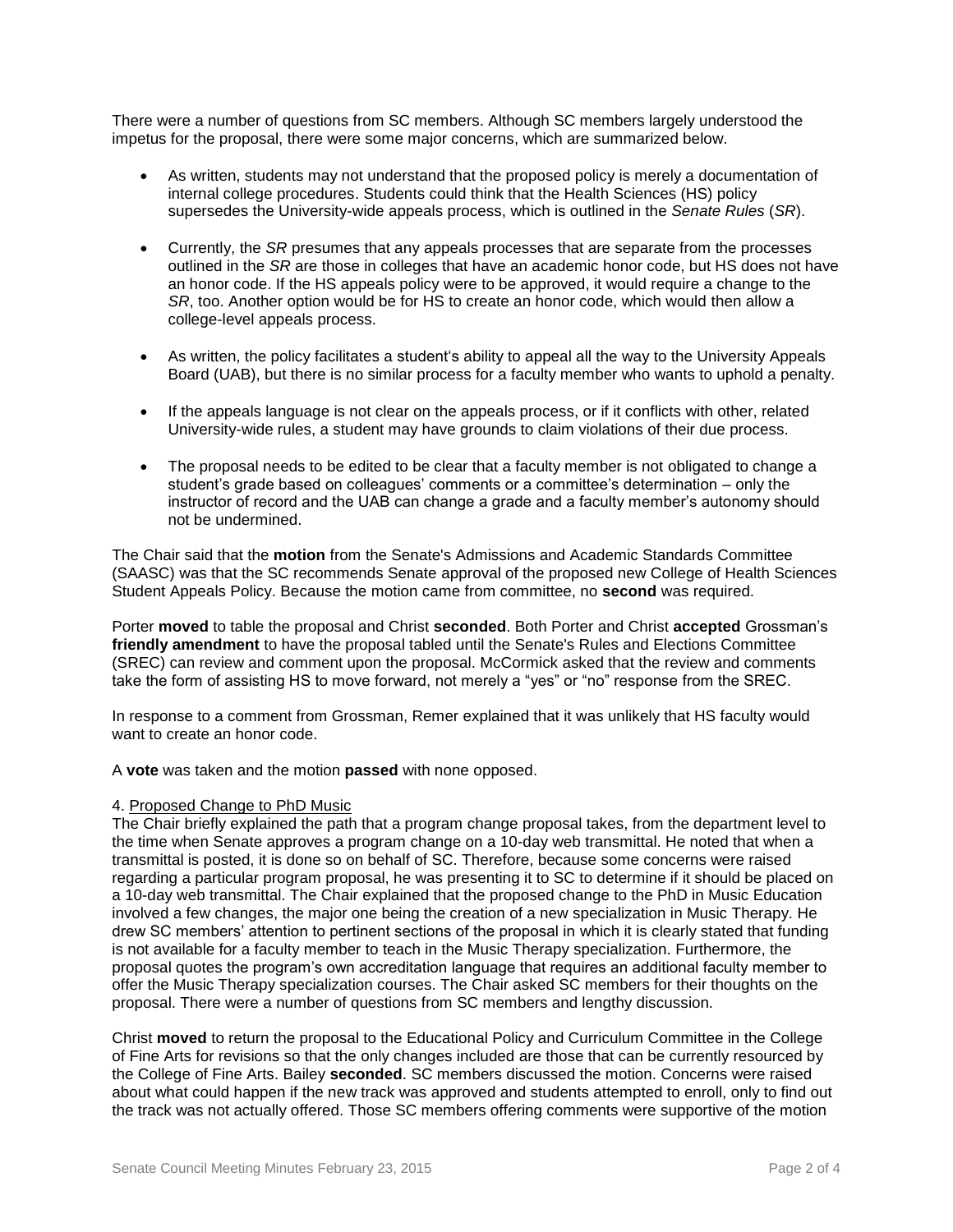and the sentiment behind it. There was also discussion about how a new track is a significant change to a program and may warrant review by the Senate's Academic Programs Committee (SAPC).

As discussion wound down, the Chair commented that the proposal would be routed back through the Graduate Council (GC) for another review; he asked Porter, the SC's rep to the GC, to mention the SC's concerns during the GC's review. McCormick wondered if that request would put Porter in a difficult situation, as the GC previously voted to not consider resource issues in the review of curricular proposals. The Chair replied that the GC was not obligated to review resource issues, but Porter would not be out of line for simply reporting the SC's concerns. A **vote** was taken on the motion (with the added inclusion of GC review) and the motion **passed** with none opposed.

Grossman **moved** that the Senate's Rules and Elections Committee (SREC) be asked to consider whether new tracks [undergraduate level], new concentrations [master's level], and new specializations [PhD level] within existing programs should be processed as new academic programs. Brown **seconded**. When there was no further discussion, a **vote** was taken and the motion **passed** with none opposed. Christ asked if such a proposition should also be reviewed by the SAPC. The Chair opined that the SAPC chair could be invited to the meeting when it is discussed by the SREC.

The Chair asked that the agenda be reordered, to address teacher-course evaluations prior to the other items. There were no objections from SC members.

### 6. Teacher-Course Evaluation Discussion

The Chair explained that SC members had before them a summary of senators' comments from the recent discussion on teacher-course evaluations (TCE) at the February Senate meeting. There was extensive discussion among SC members about the best path forward. Associate Provost for Undergraduate Education Ben Withers attended as a guest; he offered background information from the Senate's last action on TCE (in 1990) and also participated in discussion.

SC members were still supportive of the proposed common set of TCE questions; those offering opinions believed that the proposed TCE was a huge improvement over the current TCE. The vast majority of comments dealt with three particular concerns.

- 1. There are still concerns that the new TCE, like the current TCE, will be inappropriately used as the sole instrument to evaluate teaching effectiveness.
- 2. There is a complete lack of information on how the new TCE will be implemented, including issues of who will review and approve additional questions and whether additional questions will have a cost associated with them.
- 3. There are many concerns about mandating that everyone use the new TCE, even those areas that opted out of the Senate-approved evaluation tool from the early 1990s almost immediately upon Senate approval.

There were additional comments about ensuring the TCE meets the needs of distance learning courses and determining if the new provost was as enamored with a common set TCE as the previous provost. As discussion continued, SC became more comfortable with the idea of first suggesting that the Senate approve the proposed new TCE as a baseline course evaluation form with the assumption that the questions will be mandatory with some exceptions. Second, exceptions and other implementation issues will be given to an implementation committee. There was continued discussion about whether these two issues should be decided in parallel, or one after the other.

SC members then discussed the idea of making the TCE mandatory only for those groups currently using the Senate-approved TCE. An implementation committee will be asked to determine the implementationrelated questions and concerns. This idea gained traction and was the SC's final consensus.

### 5. Senate Meeting Roundtable